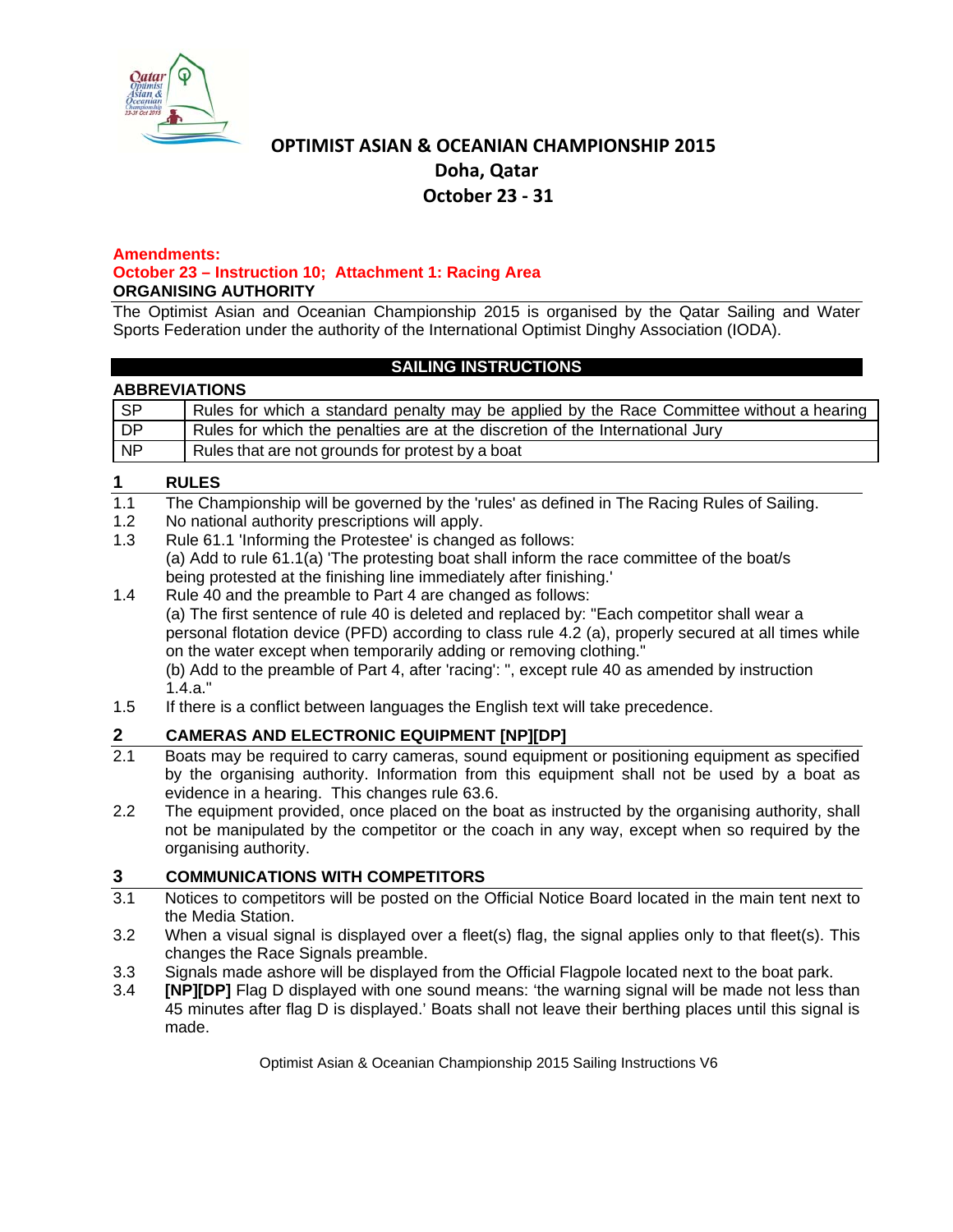**DOHA, QATAR OCTOBER 23 ‐ 31**

## **SAILING INSTRUCTIONS**

#### **4 CHANGES TO SAILING INSTRUCTIONS**

Any change to the Sailing Instructions will be posted on the Official Notice Board before 0900 hours on the day it will take effect, except that any change to the schedule of races will be posted by 1900 hours on the day before it will take effect.

## **5 BOATS**

- 5.1 **[DP]** Charter boats are mandatory. Competitors shall use the boats according to paragraph 16 of the Notice of Race. Except for the foils, spars, fittings and running rigging, all equipment provided with the charter boats for sailing purposes shall be on the boat while afloat.
- 5.2 **[DP]** Competitors shall report any damage or loss of equipment, however slight, to the Organising Authority's representative immediately after securing the boat ashore.
- 5.3 Failure or loss of chartered equipment will not be grounds for a request for redress. This changes rule 62.1(a).

## **6 RESERVE**

## **7 FORMAT OF RACING**

7.1 If there are more than 70 boats, for the practice race the fleet will be divided into two fleets as indicated in the table below. Otherwise, all the boats will start in one group.

|                              | START FLEETS                                                                                           | <b>CLASS FLAG</b> |
|------------------------------|--------------------------------------------------------------------------------------------------------|-------------------|
|                              | $\frac{1}{2}$ 1 <sup>st</sup> start   Boats with an odd sail number (ending in 1, 3, 5, 7, 9)   Yellow |                   |
| $\mid$ 2 <sup>nd</sup> start | Boats with an even sail number (ending in 0, 2, 4, 6, 8)   Blue                                        |                   |

- 7.2 The format of the Championship is a qualifying series followed by a final series.
- 7.3 Qualifying series:
	- (a) Boats will be assigned to fleets as per instruction 7.6 to 7.10.

## 7.4 Final series

- (a) A final series will be scheduled if 5 or more qualifying races are completed for all fleets.
- (b) Boats will be assigned to the Gold and Silver Fleets on the basis of their ranks in the qualifying series. The Gold Fleet will have 50% of the number of boats registered, rounded to the higher. Boats with the best qualifying-series ranks will race all final-series races in the Gold fleet.
- (c) Any recalculation of the final series ranking after the boats have been assigned to Gold series fleets will not affect the assignments except that a redress decision may promote a boat to a higher fleet.
- 7.5 The qualifying series will take place on the first 3 days of racing, unless 5 races have not been completed by the end of the third OAC racing day. The qualifying series will continue until the end of the OAC racing day in which the fifth qualifying race is completed.
- 7.6 For the championship races, if the number of boats is less than or equal to 70, boats will start in one fleet. Otherwise, instructions 7.7 to 7.11 will apply. The number of the boats that mark the limit between sailing in one fleet or in separate fleets may be varied by the IODA PRO.
- 7.7 Boats will be assigned to fleets Yellow and Blue of, as nearly as possible, equal size. The target fleet size is between 35 and 70. Initial assignments will be made by the organizing authority according to instruction 7.8.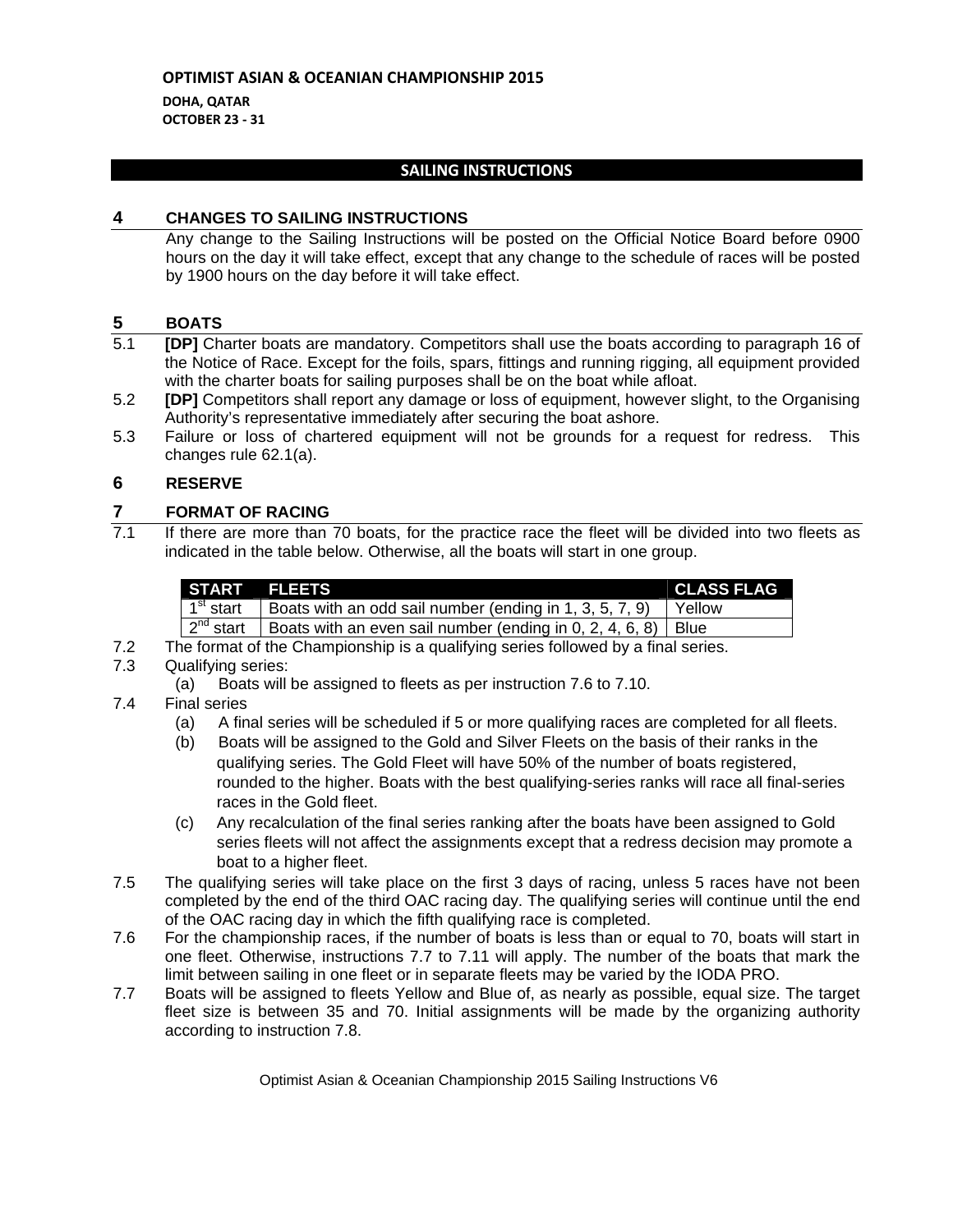**DOHA, QATAR OCTOBER 23 ‐ 31**

#### **SAILING INSTRUCTIONS**

- 7.8 For the initial assignment, boats will be sorted by alphabetical order of national letters and then by numerical order of sail numbers. Boats in the sorted list will be allocated to fleets according to the pattern shown in the table in instruction 7.10.
- 7.9 Initial assignment will be done on October 24, upon completion of the registration.
- 7.10 Boats will be reassigned to fleets after each day of racing, except if on the first day only one race is completed. If all fleets have completed the same number of races, boats will be reassigned on the basis of their ranks in the series. If all fleets have not completed the same number of races, the series scores for reassignment will be calculated for those races, numbered in order of completion, completed by all fleets. Reassignments will be made as follows:

| Rank in series | <b>Fleet Assignment</b> |
|----------------|-------------------------|
| First          | Yellow                  |
| Second         | <b>Blue</b>             |
| <b>Third</b>   | <b>Blue</b>             |
| Fourth         | Yellow                  |
| Fifth          | Yellow                  |
| <b>Sixth</b>   | <b>Blue</b>             |
| And so on      |                         |

- a) If two or more boats have the same rank, they will be entered in the left column in the order of fleets in instruction 7.8.
- b) Assignments will be based on the ranking available at 2100 that day regardless of protests or requests for redress not yet decided.
- c) If all fleets have not completed the same number of races by the end of a day, the fleets with fewer races will continue racing the following day until all fleets have completed the same number of races. All boats will thereafter race in the new fleets.
- 7.11 **[NP][DP]** Boats shall display a coloured ribbon corresponding to the colour of her fleet, permanently fixed during the day's races and free to fly from the top of the sprit. The ribbons will be provided by the Race Office.

## **8 SCHEDULE OF RACES**

8.1 Programme

| <b>DATE</b>          | <b>SCHEDULE</b>                                                                                                  |
|----------------------|------------------------------------------------------------------------------------------------------------------|
| Thursday, October 22 | Early arrival and Measurement                                                                                    |
| Friday, October 23   | <b>Official Arrival Day</b><br><b>Registration and Measurement</b><br>Official accommodation available from 1400 |
| Saturday, October 24 | <b>Registration and Measurement</b><br>Team Leaders' Meeting<br><b>Practice Race</b><br><b>Opening Ceremony</b>  |
| Sunday, October 25   | Coaches meeting<br><b>IAOC Races</b>                                                                             |
| Monday, October 26   | Coaches meeting<br><b>IAOC Races</b>                                                                             |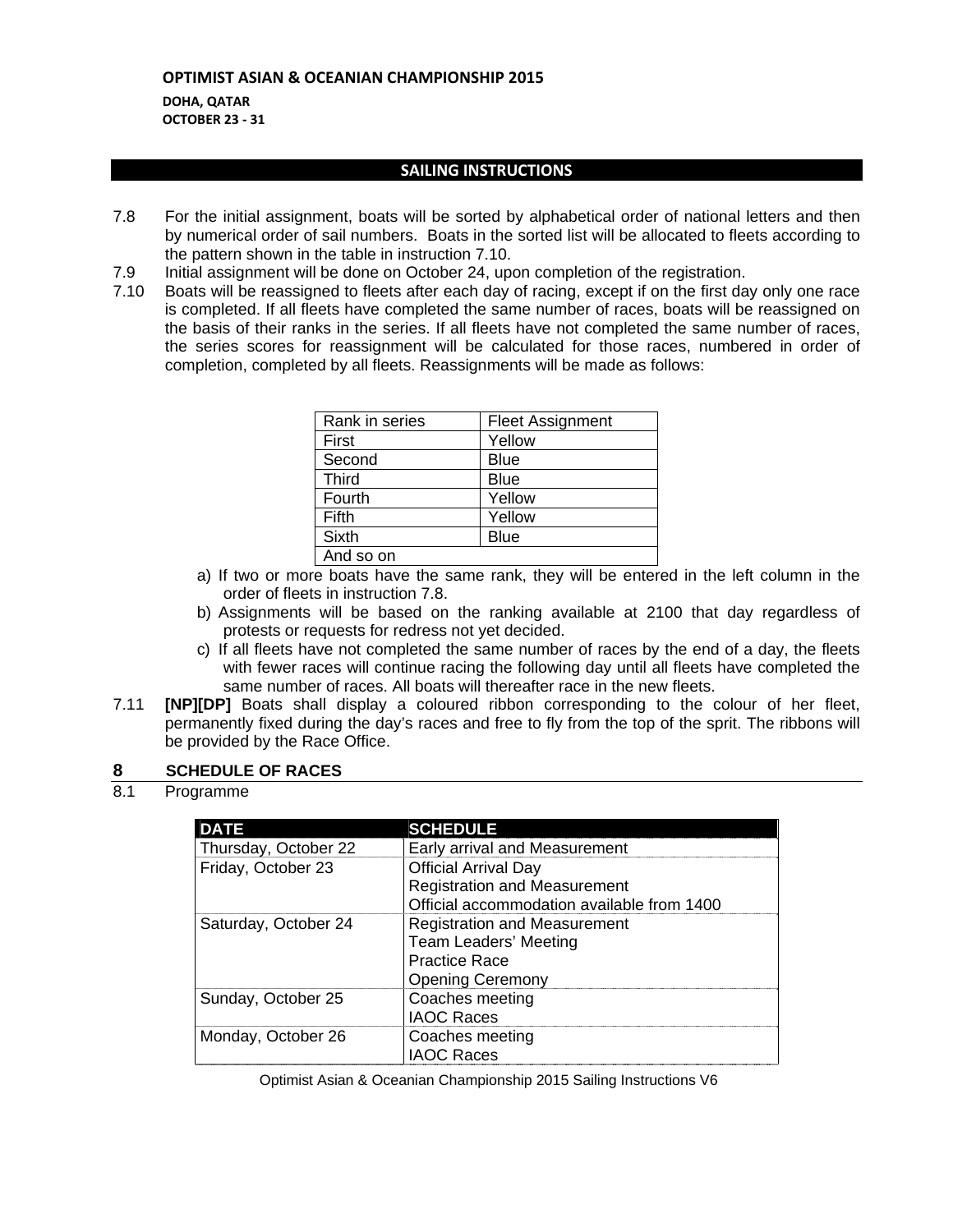#### **DOHA, QATAR OCTOBER 23 ‐ 31**

## **SAILING INSTRUCTIONS**

| Tuesday, October 27   | Team Racing (TRAOC)                                                              |
|-----------------------|----------------------------------------------------------------------------------|
| Wednesday, October 28 | Spare Day                                                                        |
| Thursday, October 29  | Coaches meeting<br><b>IAOC Races</b>                                             |
| Friday, October 30    | Coaches meeting<br><b>IAOC Races</b><br><b>Prize Giving and Closing Ceremony</b> |
| Saturday, October 31  | <b>Official Departure Day</b>                                                    |

- 8.2 In total 10 races are scheduled. Up to 3 races will be sailed on each day. One extra race per day may be sailed, provided that the change is made according to instruction 4.
- 8.3 The scheduled time of the coaches meeting each day is 09:00 Meetings will take place in the Main Tent.
- 8.4 The scheduled time of the warning signal for the first race each day is 11:30, except for the Practice Race on Saturday, October 24 and the IAOC races on Friday, October 30 when the warning signal will be at 13:00.
- 8.5 To alert boats that a race or sequence of races will begin soon, the orange flag defining the starboard end of the starting line will be displayed with one sound at least five minutes before a warning signal is displayed.
- 8.6 On the last day of racing, no warning signal will be made after 15:30.

## **9 CLASS FLAGS**

- 9.1 If the boats sail in one fleet, the Class Flag will be a white rectangle with a black Class logo. If the boats sail in separate fleets (as per instruction 7.6), for each start the Class Flag will be the *fleet flag*: a rectangle with the colour of the fleet to be started.
- 9.2 For the final series races, class flags for Gold fleet will be Yellow flag and for Silver fleet will be Blue flag.

## **10 RACING AREA**

**The racing area shall be in front of Qatara Beach. Attachment 1 shows the location of the racing area. Race area 'A' will always be used except when the race committee announces a change according to instruction 4.** 

## **11 THE COURSE**

The diagram in Attachment 2 shows the course, including the approximate angles between legs, the order in which marks are to be passed, and the side on which each mark is to be left.

## **12 MARKS**

- 12.1 Mark 1, 2, 3P and 3S will be inflatable yellow cylindrical marks.<br>12.2 New marks, as provided in instruction 14.1, will be inflatable red
- New marks, as provided in instruction 14.1, will be inflatable red cylindrical marks.
- 12.3 The starting and finishing marks will be race committee boats.
- 12.4 The waiting area windward boundary will be designated by inflatable small, white, round marks.
- 12.5 A race committee boat signalling a change of a leg of the course is a mark as provided in instruction 14.2.

## **13 THE START**

13.1 The starting line will be between staffs displaying orange flags on the starting marks.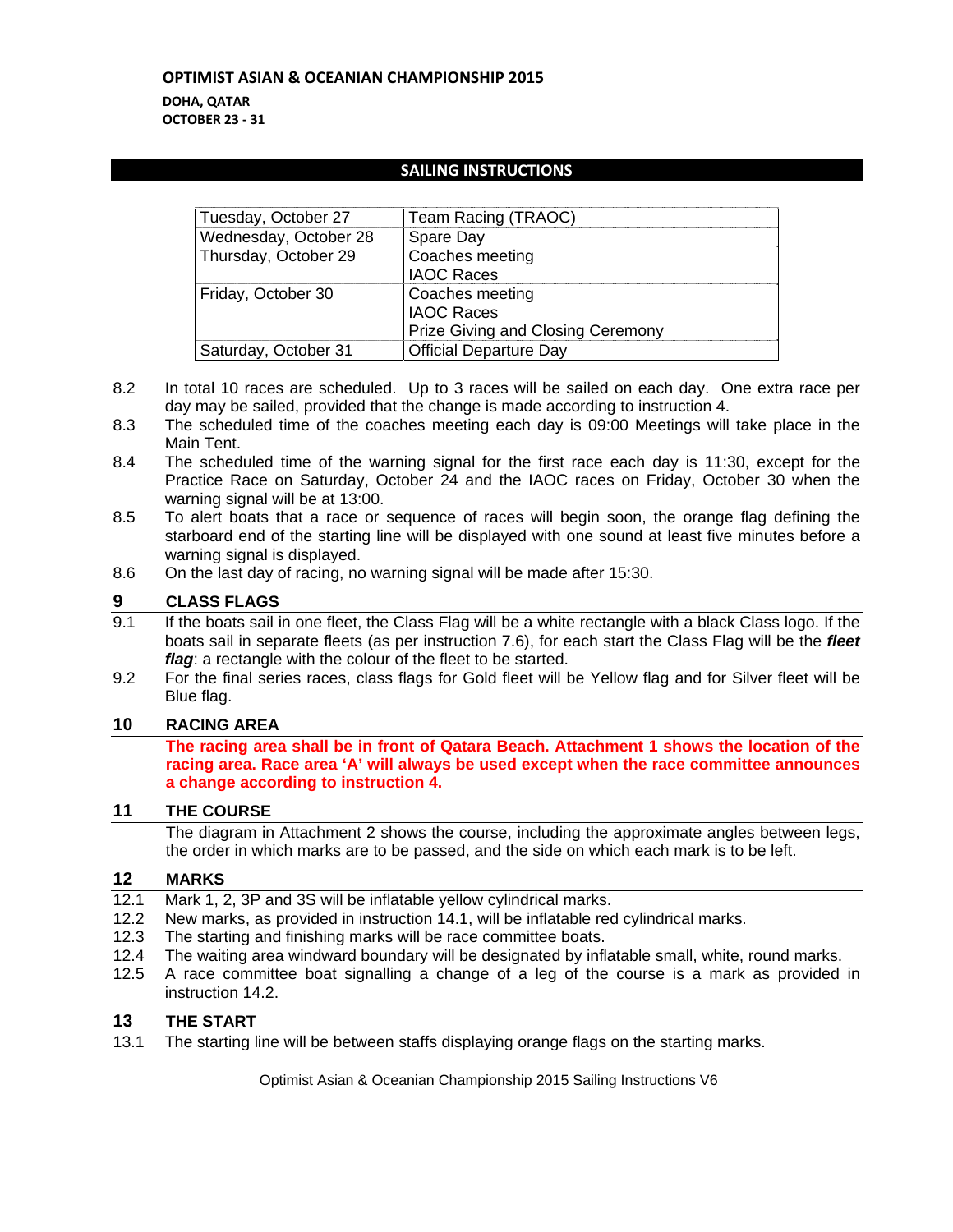## **OPTIMIST ASIAN & OCEANIAN CHAMPIONSHIP 2015 DOHA, QATAR OCTOBER 23 ‐ 31**

## **SAILING INSTRUCTIONS**

- 13.2 If Flag U has been displayed as the preparatory signal no part of the boat's hull, crew or equipment shall be in the triangle formed by the ends of the starting line and the first mark during the last minute before her starting signal. If a boat breaks this rule and identified, she shall be disqualified without a hearing but not if the race is restarted or resailed or postponed or abandoned before the starting signal. This changed rule 26. When flag U is used as the preparatory signal rule 29.1 Individual Recall does not apply. The scoring abbreviation for a flag U penalty is UFD. This changes rule A11 Scoring Abbreviations.
- 13.3 **[DP]** Boats that have finished shall return directly to the waiting area or ashore, keeping well clear of all boats racing and of all boats whose warning signal has been made.
- 13.4 A boat starting later than 4 minutes after her starting signal will be scored Did Not Start without a hearing. This changes rules A4 and A5.
- 13.5 Only for separate fleets:

(a) **[DP]** When the warning signal for the first fleet has been made, boats from other fleet shall be in the waiting area. Boats may approach the starting line after the starting signal of the previous fleet.

(b) The starting order of the fleets will be YELLOW, BLUE.

## **14 CHANGE OF THE NEXT LEG OF THE COURSE**

- 14.1 To change the next leg of the course, the race committee will lay a new mark (or move the finishing line) and remove the original mark as soon as practicable.
- 14.2 Except at a gate, boats shall pass between the race committee boat signalling the change of course and the nearby mark, leaving the mark to port and the race committee boat to starboard. This changes rule 28.2.

## **15 THE FINISH**

The finishing line will be between staffs displaying orange flags on the finishing marks.

#### **16 PENALTY SYSTEM**

- 16.1 **[NP][DP]** A boat that has taken a penalty or retired according to rule 44.1 shall complete an acknowledgement form at the Race Office within the protest time limit.
- 16.2 The penalty for breaches of Class Rules, Sailing Instructions marked [SP] and Notice of Race 16.3 will be Standard Penalties [SP] which changes rule RRS 63.1 and may also be less than disqualification.
- 16.3 Appendix P will apply.

## **17 TIME LIMITS AND TARGET TIMES**

17.1 Time limits and target times are as follows:

| TIME LIMIT | <b>MARK 1 TIME LIMIT</b> | <b>TARGET TIME</b> |
|------------|--------------------------|--------------------|
| 90 minutes | 30 minutes               | 50 minutes         |

- 17.2 If no boat has passed Mark 1 within the Mark 1 time limit the race will be abandoned. Failure to meet the target time will not be grounds for redress. This changes rule 62.1(a).
- 17.3 Boats failing to finish within 20 minutes after the first boat sails the course and finishes will be scored Did Not Finish without a hearing. This changes rules 35, A4 and A5.

#### **18 PROTESTS AND REQUESTS FOR REDRESS**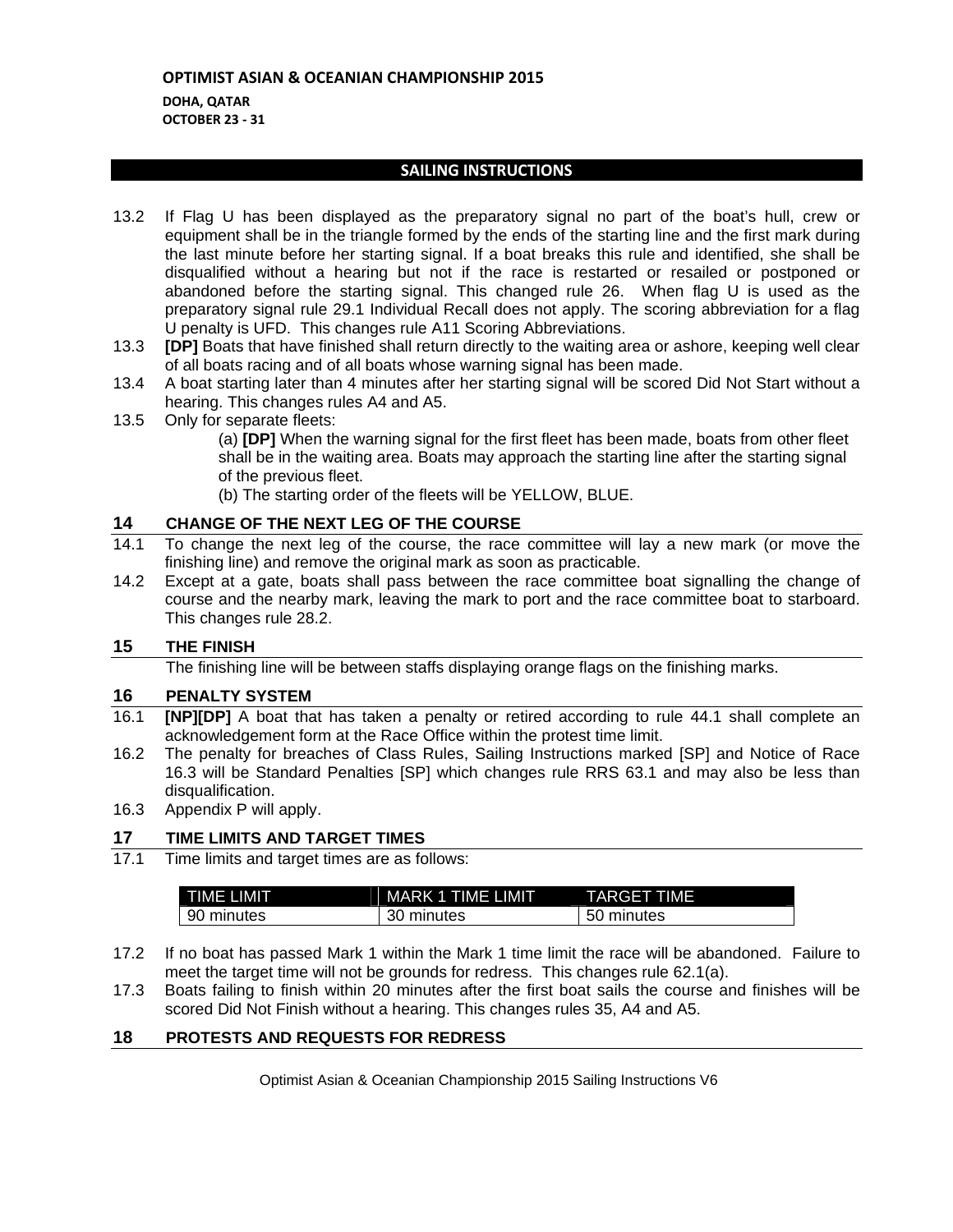## **DOHA, QATAR OCTOBER 23 ‐ 31**

## **SAILING INSTRUCTIONS**

- 18.1 To inform the race committee of the boat/s being protested, the boat intending to protest shall approach the race committee boat at the starboard end of the finishing line immediately after finishing and shall hail the protested boat's sail number/s while sailing along her starboard side.
- 18.2 Protest forms are available at the Race Office. Protests and requests for redress or reopening shall be delivered there within the appropriate time limit.
- 18.3 The protest time limit is 1 hour after the last boat has finished the last race of the day or the race committee signals no more racing today, whichever is later.
- 18.4 Notices of protests will be posted on the Official Notice Board, within 30 minutes of the protest time limit to inform competitors of hearings in which they are parties or named as witnesses. Hearings will be held in the Jury Room, located in the large Portacabin opposite the main tent and boat parking area. No protest hearing will start after 21:00.
- 18.5 Notices of protests by the race committee or jury will be posted to inform boats under rule 61.1(b).
- 18.6 A list of boats that under instruction 16.3, have been penalized for breaking rule 42 will be posted.
- 18.7 For the purpose of measurement protests as per rule 64.3 (b), the 'authority responsible' is the IODA Technical Committee representative.
- 18.8 Breaches of instructions marked [NP] will not be grounds for a protest by a boat. This changes rule 60.1(a).
- 18.9 On the last scheduled day of racing (including on the last day of qualifying series) a request for reopening a hearing shall be delivered (this changes rule 66):
	- (a) Within the protest time limit if the party requesting reopening was informed of the decision on the previous day;
	- (b) No later than 30 minutes after the party requesting reopening was informed of the decision on that day.

18.10 On the last day of qualifying series races a request for redress based on the protest committee decision shall be delivered no later than 30 minutes after the decision was posted. This changed rule 62.2.

18.11 Decisions of the jury are final as provided in rule 70.5.

## **19 SCORING**

19.1 Race scores instructions 19.1(a) and 19.1(b) apply only when boats sail in separate fleets. Instruction 19.1 (b) applies only to qualifying series.

(a) Rule A4.2 is changed so that the scores are based on the number of boats assigned to the largest fleet.

(b) If at the end of the last day of races some boats have more race scores than others, scores for the most recent races will be excluded so that all boats have the same number of race scores.

- 19.2 3 races are required to be completed to constitute a series.
- 19.3 When fewer than 5 races have been completed, a boat's series score will be the total of her race scores.
- 19.4 When 5 or more races have been completed, a boat's series score will be the total of her race scores excluding her worst score.
- 19.5 To request correction of an alleged error in the posted races or series results, a boat shall complete a scoring enquiry form available at the Race Office.

## **20 SAFETY REGULATIONS**

20.1 **[NP][DP]** A boat retiring from a race shall notify a race committee or safety boat before leaving the course and shall complete the relevant form available at the Race Office.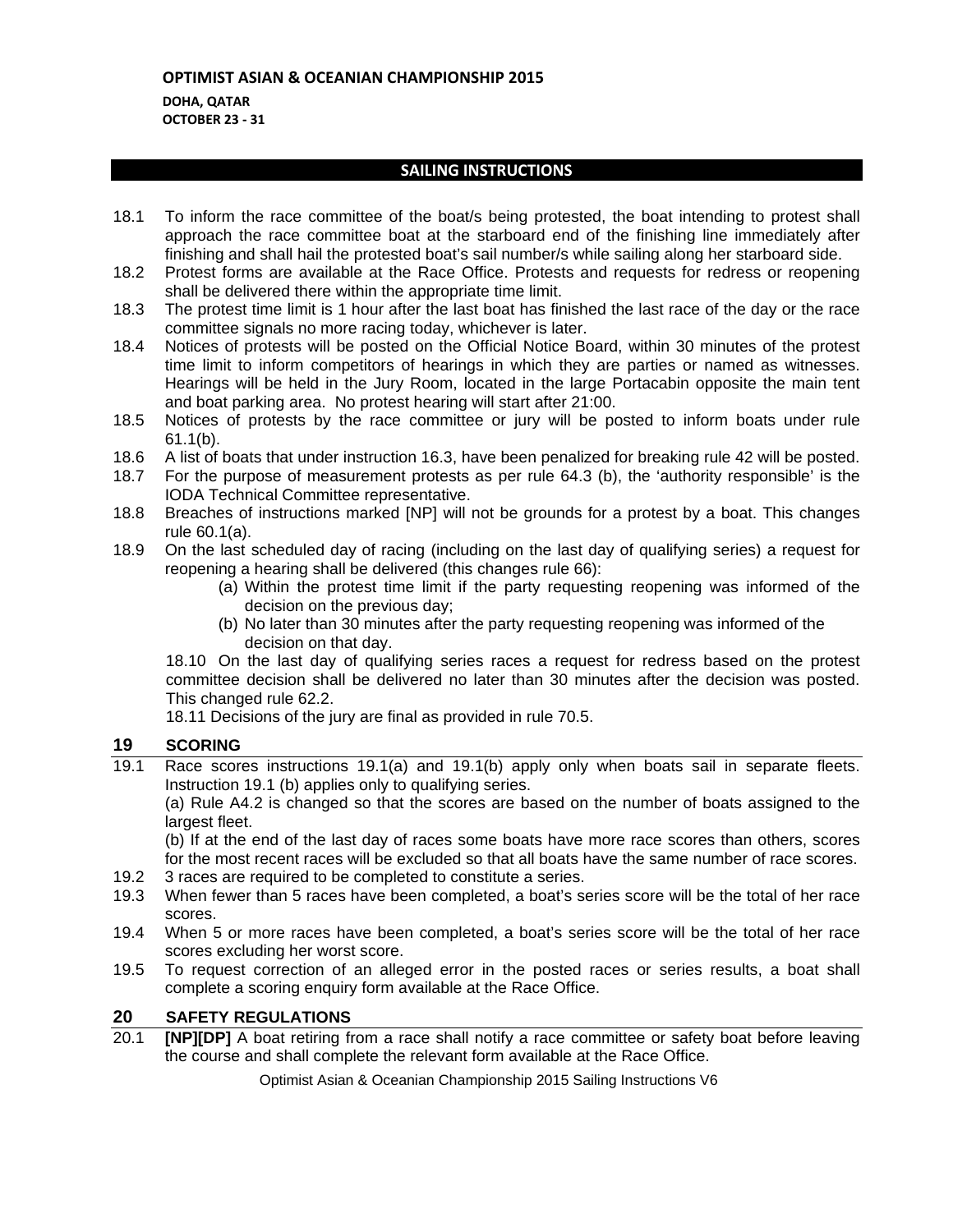**DOHA, QATAR OCTOBER 23 ‐ 31**

## **SAILING INSTRUCTIONS**

- 20.2 Each day of competition the Coaches or Team Leaders shall notify the Race Office before D flag is displayed, of the boats not intending to race that day.
- 20.3 **[NP][DP]** Check-Out and Check-In Procedure. The requirements of this instruction are specified for the safety of the competitors.

 (a) The ID Card Control Point to check-out and check-in competitors will be located at the Beach Master's office next to the boat park.

 (b) When code flag B is displayed ashore, each competitor must check-out by personally handing their ID card in to the Control Point before launching.

- (c) Immediately upon returning to shore after racing, and no later than the protest time limit, each competitor must check-in by personally collecting their ID card from the Control Point.
- (d) Competitors may be penalised at the discretion of the jury for each race of the day on which they fail to comply with instructions 20.3 (b) and (c). This changes rule 63.1
- 20.4 Competitors who require assistance shall blow a whistle or wave the paddle or one arm. The race committee reserves the right to assist competitors who in their opinion require assistance, regardless of the wishes of the competitor. This will not be grounds for redress. This changes rule 62.1(a).
- 20.5 When the Race Committee displays Flag V with repetitive sounds, all official and support boats shall monitor the Race Committee channel for search and rescue instructions.

## **21 REPLACEMENT OF EQUIPMENT [DP]**

- 21.1 Substitution of damaged or lost equipment will not be allowed unless approved in writing by the race committee. Requests for substitution shall be made to the race committee at the first reasonable opportunity.
- 21.2 Substitution of damaged equipment may be permitted provided that the relevant form has been completed at the Race Office and both the damaged and the substituting equipment has been inspected by the Measurement Sub-Committee.
- 21.3 If the substitution was made on the water between races, both the damaged and the substituting equipment shall be presented to the Measurement Sub-Committee after the end of the day's racing. The substitution is subject to the approval of the race committee given retrospectively.

## **22 EQUIPMENT AND MEASUREMENT CHECKS [NP][DP]**

- 22.1 A boat or equipment may be inspected at any time for compliance with the Class Rules, the Notice of Race or the Sailing Instructions. The top ten finishing boats of every race shall sail to the Equipment Inspector boat at the starboard side of the finishing line. No adjustments shall be made on the boat before the measurement inspection.
- 22.2 Sails measuring to the maximum limits while scrutineered during the measurement days may be scrutineered again on the spare day.

## **23 OFFICIAL AND ACCREDITED BOATS**

23.1 Official boats will be identified as follows:

| <b>BOAT</b>                   | FLAG                         |
|-------------------------------|------------------------------|
| Race committee signals vessel | White flag with black 'RC'   |
| Race committee boats          | White flag with black 'RC'   |
| <b>Jury Boats</b>             | White flag with black 'Jury' |
| <b>Rescue Boats</b>           | White flag with black 'S'    |
| Equipment Inspector Boats     | White flag with black 'M'    |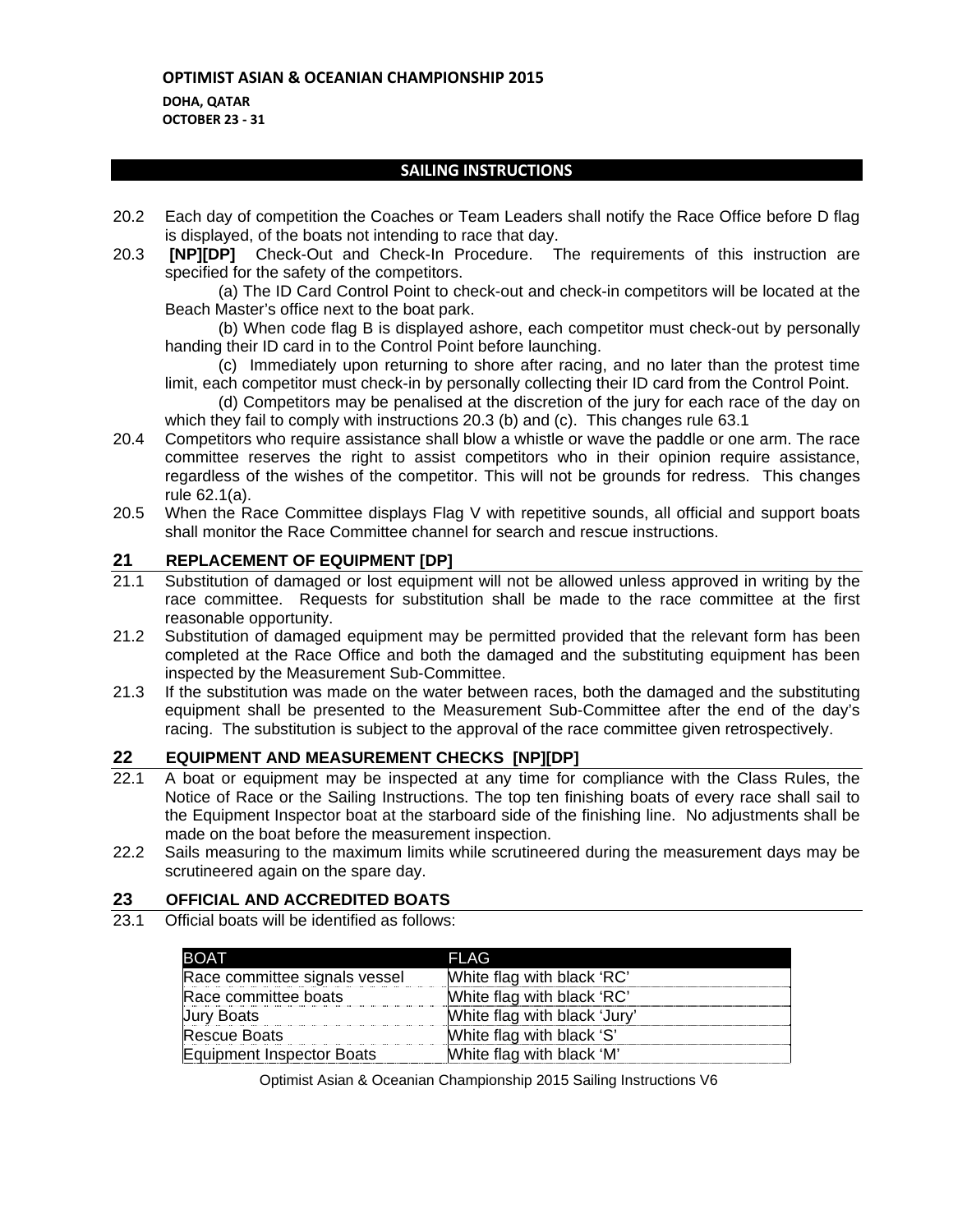**DOHA, QATAR OCTOBER 23 ‐ 31**

#### **SAILING INSTRUCTIONS**

| Support boats | White flag with black National Letters |
|---------------|----------------------------------------|
| Medical boats | White flag with black 'Logistics'      |

#### 23.2 Accredited boats will be identified as follows:

| Press                  | White flag with black 'Media'         |
|------------------------|---------------------------------------|
| Spectator and VIP boat | Traditional wooden, double level Dhow |

#### **24 SUPPORT BOATS [NP][DP]**

- 24.1 Team Leaders, Coaches and other support personnel shall stay outside areas where boats are or will be racing from the time the orange flag is displayed until all boats of all divisions in that race have finished or the race committee signals a postponement or abandonment. To observe a race, support boats may move from leeward to windward through the port side of the course keeping well clear of the exclusion boundary, approximately 100 metres from the course area. Support boats may, after the last start of a race, move between the waiting and the finishing areas through the centre channel. (See drawing in Attachment 2). When a race committee or jury member indicates a support boat to move further from the course area, the mentioned boat shall do so immediately.
- 24.2 All boats associated with the infringing support boat may be penalised at the discretion of the jury for the race on which the support personnel failed to comply with Notice of Race 15 and/or with this instruction. This changes rule 63.1.
- 24.3 Competitors shall not approach any boat other than an official boat (see instruction 23.1) from their first warning signal of the day until they finish their last race for the day or the race committee signals no more racing today, whichever is later.
- 24.4 Radios will be distributed for the use of coaches, one per support boat, to be used for communication purposes with the race committee and especially in accordance with instruction 20.5.

## **25 TRASH DISPOSAL [NP][DP]**

Trash may be placed aboard support and race committee boats.

## **26 BERTHING [NP][DP]**

Boats shall be kept in their assigned places in the boat park.

## **27 PRIZES**

Prizes will be awarded in accordance with the Notice of Race.

## **28 DISCLAIMER OF LIABILITY**

Competitors participate in the regatta entirely at their own risk and responsibility. See rule 4, 'Decision to Race'. The Organising Authority and any other party involved in the organisation of the Championship will accept no liability whatsoever for any injury, damage, loss or claim, whether personal or material, incurred by or inflicted to participants before, during or after the Championship.

## **29 INSURANCE [NP]**

The purchase of third-party liability event insurance from IODA is mandatory. The purchase will be arranged through the IODA at a cost of USD 12 per competitor and per coach, payable to the organisers upon arrival, before registration is completed. Details of this insurance can be found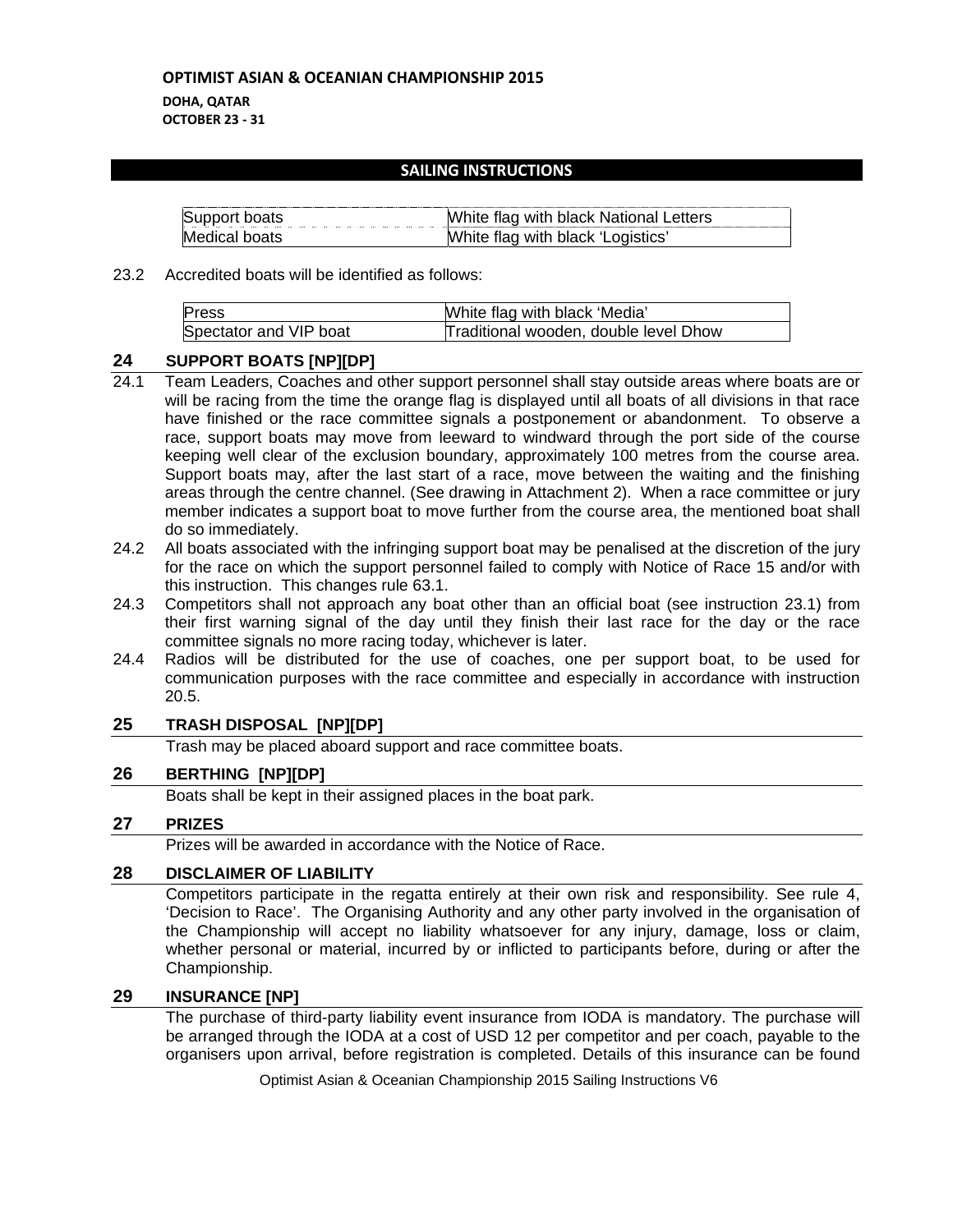**DOHA, QATAR OCTOBER 23 ‐ 31**

## **SAILING INSTRUCTIONS**

at: http://www.optiworld.org/uploaded\_files/thirdParty.pdf\_1948\_en.pdf . Note: The deductible on any claim is EURO 150.

#### **30 RIGHT TO USE NAMES AND LIKENESS**

In participating in this championship, a competitor automatically grants to the organising authority, the IODA and the sponsors of the championship the right in perpetuity to make, use and show at their discretion any motion pictures, still pictures and live, taped or filmed television and other reproductions of him or her during the championship, and of all of his or her material related to the championship, without compensation.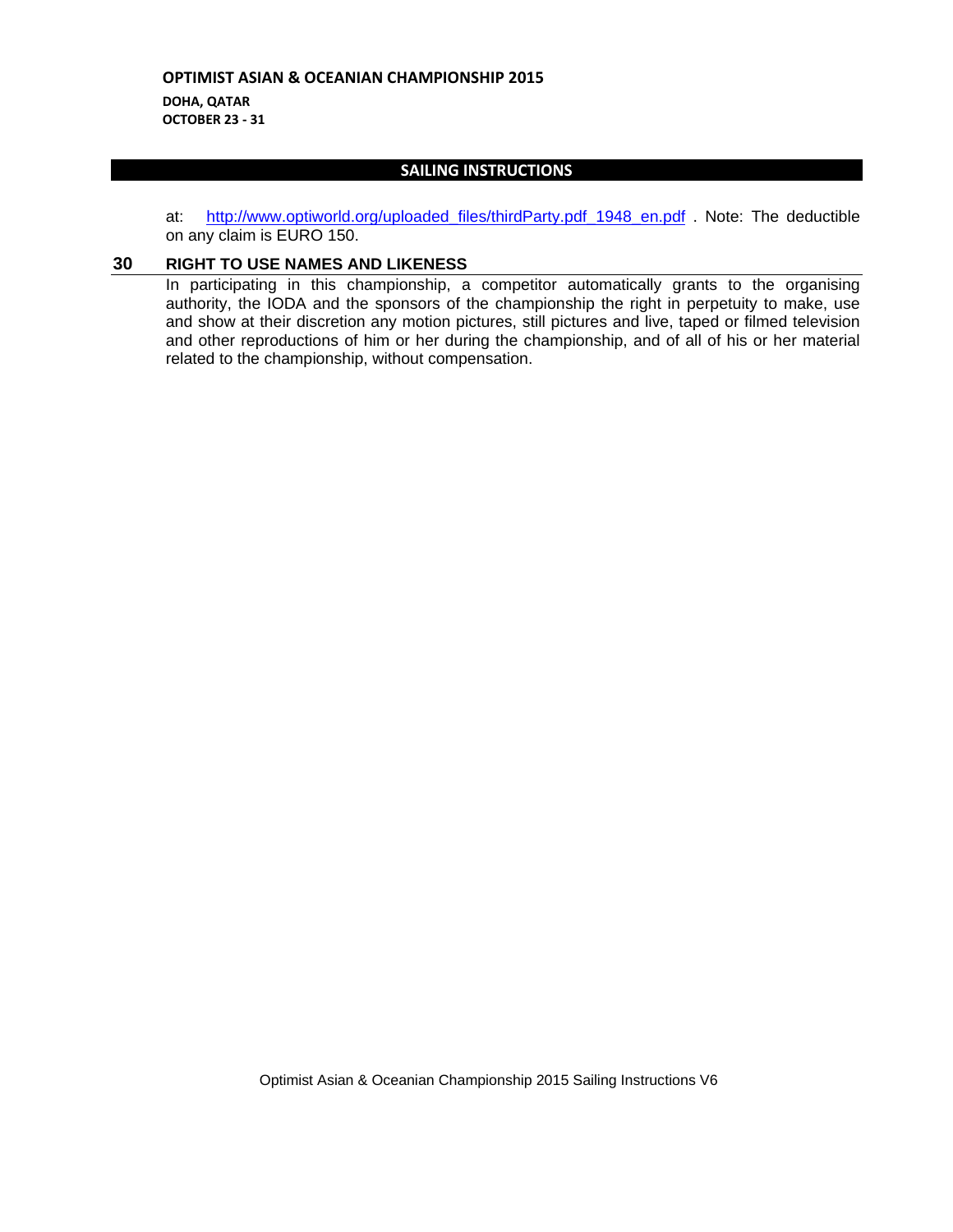**OPTIMIST ASIAN & OCEANIAN CHAMPIONSHIP 2015 DOHA, QATAR OCTOBER 23 ‐ 31**

## **SAILING INSTRUCTIONS**

## **ATTACHMENT 1: RACING AREA**



Optimist Asian & Oceanian Championship 2015 Sailing Instructions V6